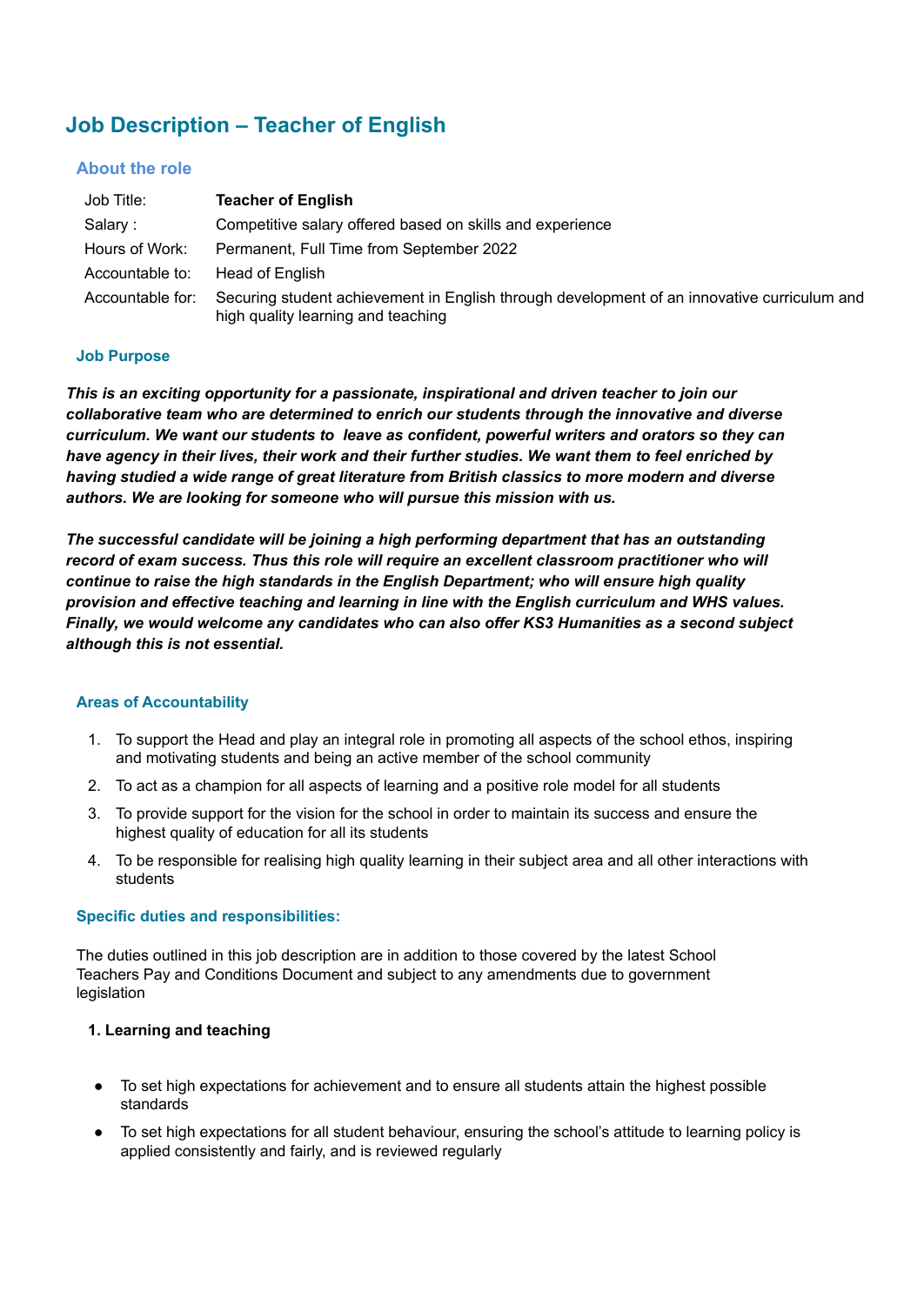- To support students' entitlement to a broad and balanced curriculum by ensuring equality of access
- To continue to develop the school's commitment to the quality and breadth of learning inside and beyond the classroom
- To construct, revise and develop schemes of work and to include a variety of resources and teaching and learning methods to allow all students to achieve success
- Plan, prepare and assess in line with school policies and guidelines, with reference to the programme of study in the National Curriculum
- Provide relevant information about students and their work and their progress to the school and to parents in accordance with the school procedures
- Play an active role in the enrichment programme supporting the wider learning of all students
- Use a variety of strategies, including digital resources and methodologies to ensure that learning is empowering and personalised
- To be willing, where required, during the growth of the school to offer the ability to teach in a subsidiary subject area to Year 7, 8 and 9 in line with skills and qualifications

### **2. Academic tutor and guide for learning**

- To take responsibility for the academic guidance of a group of students across the age range in accordance with the school procedures
- Provide care and guidance for these students in ensuring that they can realise their potential as learners
- Be responsible for following school policies for safeguarding and safety of students at all times, being ready to ask for advice where appropriate

#### **3. Developing self and working with others**

- To work with, inspire, motivate and encourage colleagues
- To manage time and priorities appropriately
- To promote and to ensure the development of effective classroom practice through example where necessary
- To promote and facilitate team work
- To contribute to the school improvement processes in areas relevant to the post
- To show a commitment to self-improvement and joint professional development

#### **4. Strengthening community**

- To promote a positive ethos in which individuals feel valued and where personal endeavour and responsibility are encouraged
- To be actively involved in the life and development of the school and the local community
- To support the involvement of parents through excellent communication and high quality feedback in line with school policies
- To contribute to events and occasions as required to promote the school in the local community, such as Open Evenings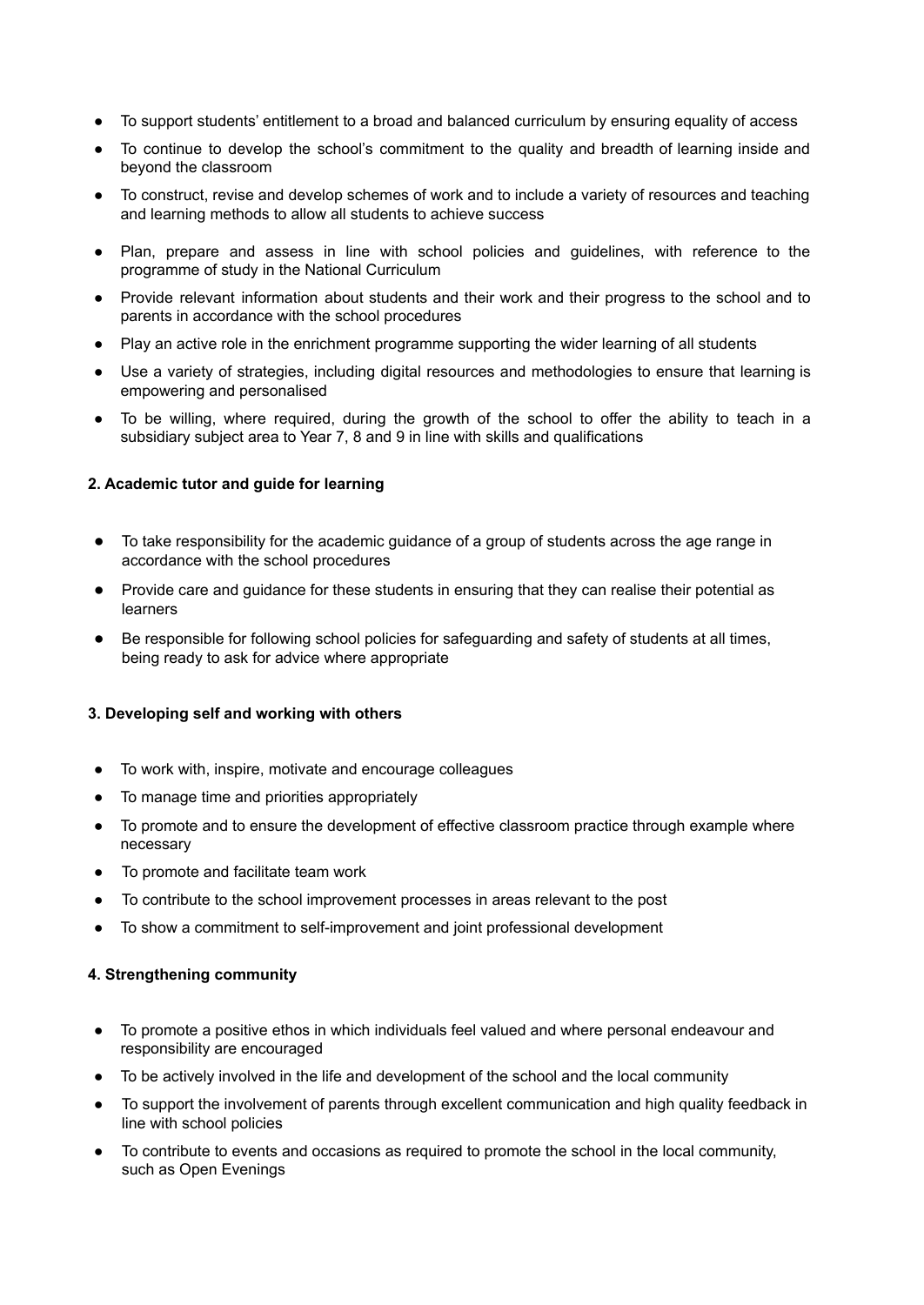## **5. Professional Standards**

- **●** To participate in the school's CPD programme and Performance Management process
- To take responsibility for keeping up to date with subject knowledge and to maintain personal professional development
- To ensure that all deadlines are met as published

#### **Additional Duties**

You may be required to carry out additional duties, as the Head may reasonably request, from time to time.

To be responsible for promoting and safeguarding the welfare of children and young people. All employees will have a responsibility for the children and young people that they will come into contact with.

To comply with the school's Health and Safety Policy, undertaking risk assessments as appropriate and to work within the school's Equality and Diversity Policy.

#### **Equal Opportunities**

To ensure that the spirit of the School policy is implemented this job description is reviewed on an annual basis.

## **Person Specification – Teacher of English**

| <b>Area</b>                               | <b>Essential</b>                                                                                                                                                                                                                                                                                                                                                                                                                                                                                                                            | <b>Desirable</b>                                                                                                                                                                                                                       | <b>Method of</b><br><b>Assessment</b>  |
|-------------------------------------------|---------------------------------------------------------------------------------------------------------------------------------------------------------------------------------------------------------------------------------------------------------------------------------------------------------------------------------------------------------------------------------------------------------------------------------------------------------------------------------------------------------------------------------------------|----------------------------------------------------------------------------------------------------------------------------------------------------------------------------------------------------------------------------------------|----------------------------------------|
| <b>Qualifications</b>                     | • Good Honours Degree in English or related subject<br>• PGCE, QTS                                                                                                                                                                                                                                                                                                                                                                                                                                                                          | • Higher degree or<br>evidence of<br>further study /<br>research<br>• Ability to offer<br>Humanities as a<br>second subject.                                                                                                           | Application<br>DfES No<br>Certificates |
| <b>Professional</b><br><b>Development</b> | • Evidence of relevant continuing professional<br>development                                                                                                                                                                                                                                                                                                                                                                                                                                                                               | • Ability to identify<br>own professional<br>development<br>needs                                                                                                                                                                      | Application                            |
| <b>Experience</b>                         | • An outstanding classroom practitioner who is able to<br>inspire students with an enthusiasm for learning<br>• Supporting students of all abilities to excellent<br>progress<br>• Ability to establish and maintain high standards with a<br>track record of achievement at KS3 and KS4 and in<br>examinations<br>• Planning of lessons / schemes of work in line with the<br>demands of an examination syllabus<br>Evidence of raising student achievement in English<br>$\bullet$<br>Evidence of effective positive behaviour management | • Involvement in<br>enrichment<br>/cross-curricular<br>learning<br>$\bullet$ Proven use of<br>innovative<br>curriculum and<br>pedagogical<br>approaches<br>Teaching Drama /<br>$\bullet$<br><b>Media Studies</b><br>• AS/A2 experience | Application<br>Interview<br>Reference  |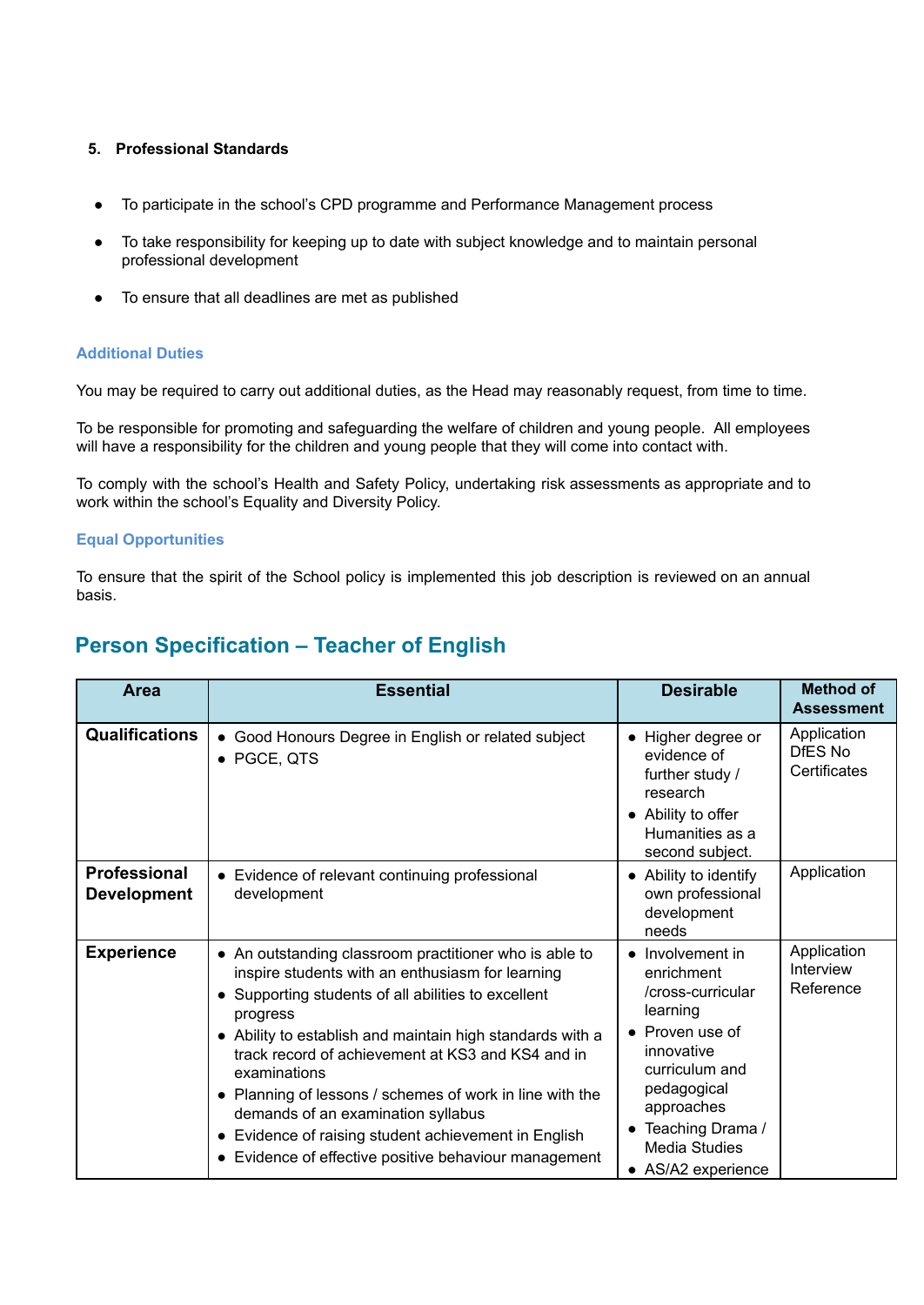| Knowledge<br>and Skills             | • Excellent subject knowledge<br>• Ability to use AFL strategies to raise attainment<br>• Ability to reflect constructively on effectiveness of<br>lesson<br>• Understanding of what motivates, challenges and<br>engages youngsters in a multi-cultural inner city school<br>• Strong interpersonal, communication and ICT skills<br>• A good understanding of the role English plays in the<br>development of literacy, numeracy and thinking skills.<br>. In depth knowledge of English National Curriculum and<br>latest English curriculum developments<br>• Knowledge of best pedagogic practice and strategies<br>to improve teaching and learning<br>• Effective time management and organisational skills<br>• Effective and innovative user of new technologies with<br>an understanding of their potential to enhance learning                                                        | • Knowledge of<br>Drama and / or<br><b>Media Studies</b><br>Curriculum<br>• Knowledge of<br>Google Apps for<br>education | Application<br>Interview<br>Reference |
|-------------------------------------|--------------------------------------------------------------------------------------------------------------------------------------------------------------------------------------------------------------------------------------------------------------------------------------------------------------------------------------------------------------------------------------------------------------------------------------------------------------------------------------------------------------------------------------------------------------------------------------------------------------------------------------------------------------------------------------------------------------------------------------------------------------------------------------------------------------------------------------------------------------------------------------------------|--------------------------------------------------------------------------------------------------------------------------|---------------------------------------|
| <b>Personal</b><br><b>Qualities</b> | • A love of English<br>• Emotional intelligence<br>• High standards and expectations of self and others<br>• Capacity to understand, empathise and engage well<br>with young people<br>• Commitment to equal opportunity and the wellbeing<br>and success of every individual<br>• Positive flexible approach to opportunities &<br>challenges<br>• Ability to work on own initiative and be proactive<br>• Ability to self-evaluate and respond positively to<br>constructive criticism<br>• Passion, integrity and resilience<br>• Contribute to the wider life of the school through taking<br>part in and developing the enrichment programme<br>• Strong intellect, energy and an innovative and positive<br>approach to opportunities and challenges<br>• The capacity to inspire confidence in parents and<br>students and to work collaboratively with colleagues<br>• A sense of humour | • Ambition to<br>leadership role<br>and / or coaching<br>role                                                            | Application<br>Interview<br>Reference |

## **Application Process**

Wapping High School is committed to the protection and safety of its students and to promoting their welfare. To that end identity, enhanced DBS and medical checks will be required from the successful applicant. The school is also an employer committed to equal opportunities and welcomes applications regardless of age, gender or ethnicity.

## **Your written application**

We hope that after reading the information pack you will want to apply for the post advertised.

If you wish to proceed, please return the completed application form together with a supporting statement, addressing the Person Specification. Please also complete and return the enclosed disclosure and equal opportunities monitoring forms.